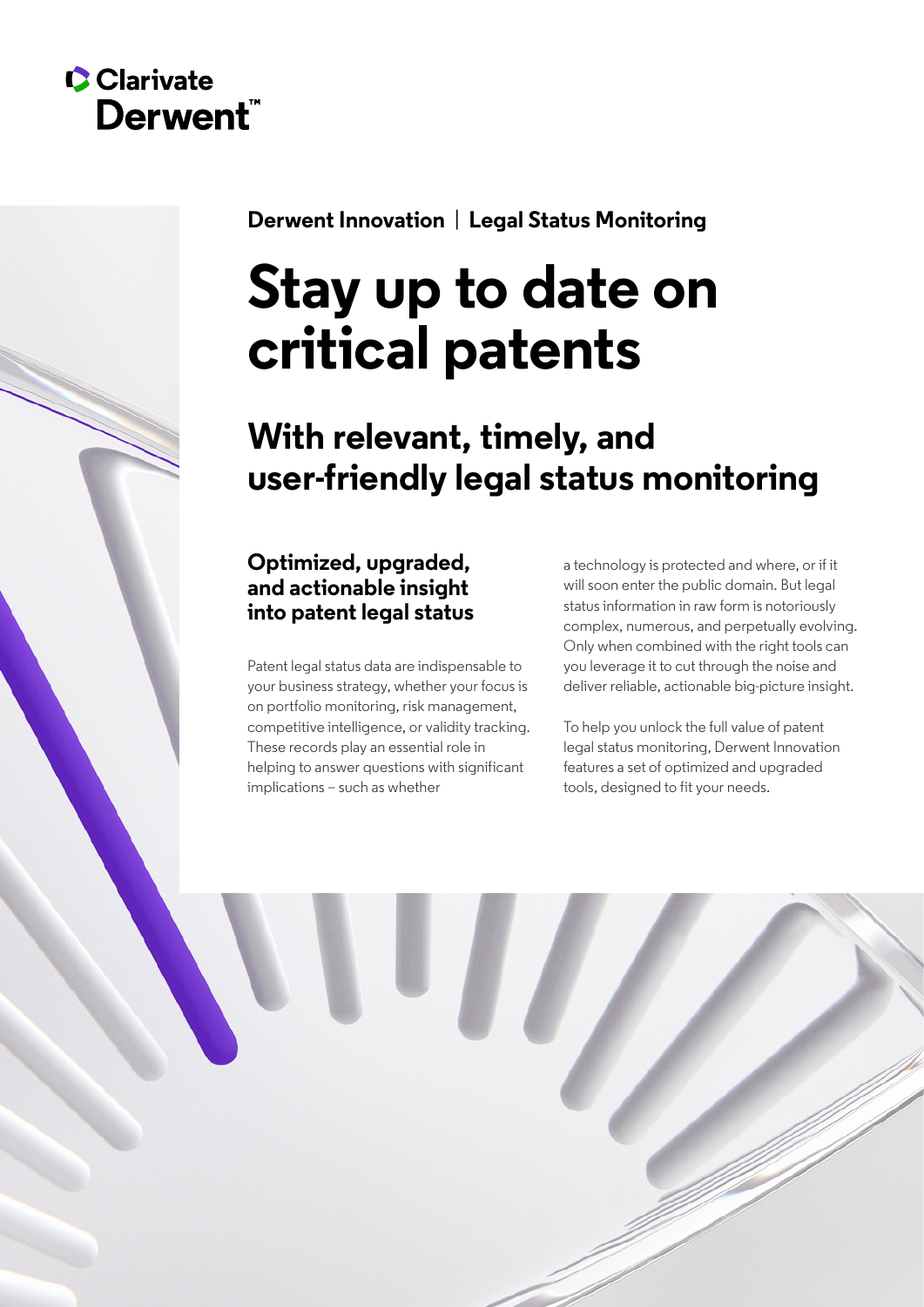#### **Get clarity with a single daily digest email for all watched events**

Eliminate inbox clutter and easily identify critical changes at a glance with a digest notification delivered daily. Forget tens or hundreds of emails – this single comprehensive yet user-friendly overview groups records into tables, so you can see all of your Patent, Literature, and Native Japanese (NJP) watches separately, along with organized details of those changes from the past day. Even large portfolios are manageable to monitor.

#### **Act on updates in real-time with the Activity Feed**

Need to keep an eye on updates as they happen? In addition to the weekly digest email, the Activity Feed, found in the Saved Work area of Derwent Innovation, displays a constant stream of changes as they occur, so you can take immediate action if necessary. Looking for updates to a specific record only? The Activity tab within the My Watched Records summary display lets you see just that.

#### **Watch only events that matter most**

Cut down on irrelevant notifications and save your time and attention for only interesting and important changes with eight dedicated Legal Status groups that you can pick and choose:

- change of classification,
- corrections,
- extensions/adjustments,
- lapse/expiry,
- new owner
- administrative proceedings,
- U.S. examination events,
- withdrawal and
- other (all remaining events).

#### **Never miss a patent grant**

Get notified when a monitored patent application is granted with this new watch option. The system watches for the grant publication directly downstream from the selected application, so you can take the necessary actions to avoid conflict or capitalize on opportunities.

#### **Easily identify monitored records to help make sure your patents of interest are covered**

Check whether a patent is being monitored by looking for an "eye" icon on the results set and record view. This watch status is also exportable as an Excel field. Additional information about whether you own the watch or are a designated recipient of a colleague's watch is also made available.

#### **Effortlessly manage and maintain your watch portfolio**

Easily edit multiple watches by selecting multiple records to make the same change to all. Export any or all records of your choosing from My Watched Records or the Activity Feed. Data includes basic details of the watch and links to the Derwent Innovation record view in a simple Excel format to allow for easy re-upload of publication numbers.

## **Watched Records Plus**

Free to all Derwent Innovation users and designed with advanced users such as IP coordinators, attorneys, and system administrators in mind, this set of new features go above and beyond basic legal status monitoring tools to further reduce noise and enable easy creation and management of high volume watches, simplifying the process.

#### **Watch a patent family with a single click**

When selecting a record, users have the option to set the legal status watch – including grant status – for just that record or for all members of the INPADOC family.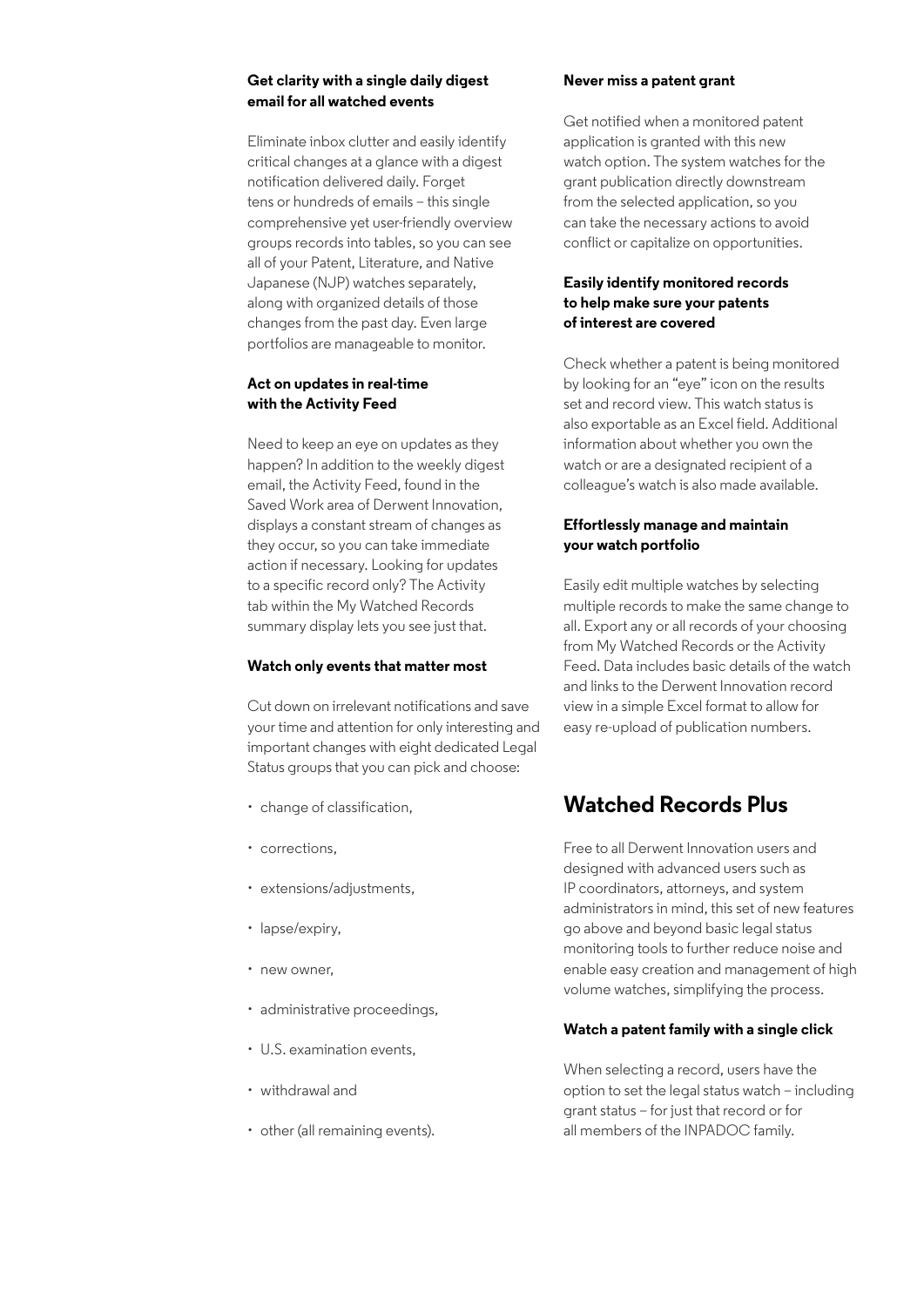#### **Filter out unimportant activity by Authority Group**

Use this additional filter to set a family watch, but only get notified if a change happens within a region of interest. Geographies include Basic World, Asia, Primary Asia, Americas, Primary North America, Europe, Primary Europe, Latin America, Primary Latin America, and Oceania.

#### **Pick your notification frequency for each watch**

We understand it's not one-size-fits-all. Select the timing that works best for you to receive notifications for each watch individually: at the same time every day, on a particular day of the week, or even on a specific date each month.

## **Sample use cases**

#### **Defending your portfolio through opposition**

Are there competitor patent applications potentially in conflict with your portfolio that you need to oppose if approved?

Derwent Innovation's Legal Status Monitoring tools will help you stay on top of key grants by:

- monitoring patent applications and matching them to patent grants and
- providing real-time legal status updates in the Activity Feed, enabling you to act quickly.

#### **Assessing freedom-to-operate**

Need to identify patents that are in force in important jurisdictions which may stop you from doing business, either today or in future?

Derwent Innovation's Legal Status Monitoring tools can help you:

- monitor patents and families in specific jurisdictions of interest, looking specifically at "alive" and "dead" events,
- get notified quickly about changes to patents, so you can spot those which release you to operate or become new blockers and
- easily manage and track downstream actions.

#### **Gathering actionable competitive intelligence**

Are there particular competitor patents that affect a product you have in development, or affect a new strategic direction?

Leverage Derwent Innovation's Legal Status Monitoring tools to:

- watch records for different events: a lapse might give you more freedom to develop in that area, and a grant may suggest a competitor's position strengthening, while expansion of jurisdiction coverage can indicate a shift in strategy,
- receive periodic alerts indicating the change and the activity to which it relates and
- add your own comments and actions based on the notification and share this with colleagues.